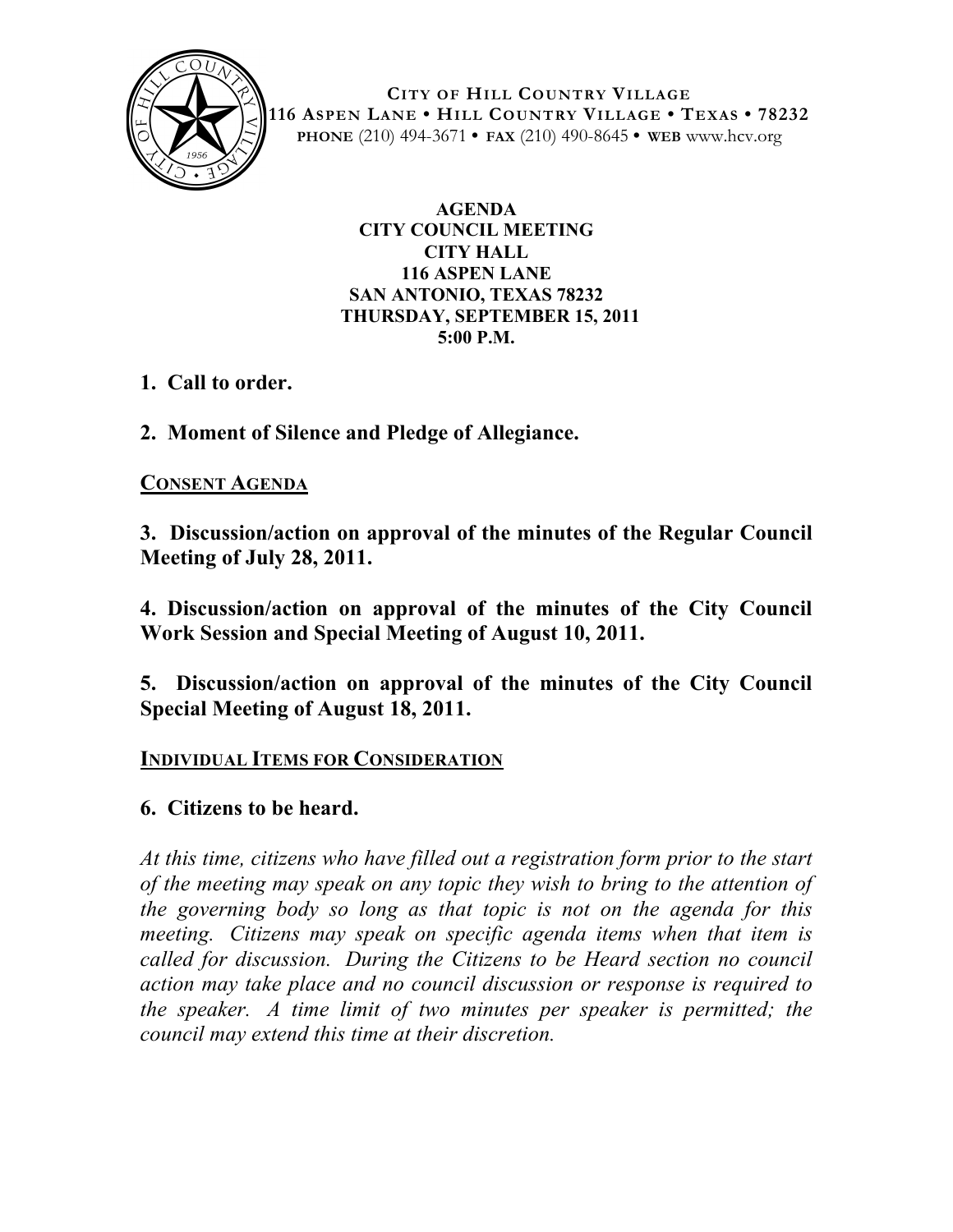**7. Discussion/action on fees associated with a street/drainage project and start up time for a street/drainage project from Gilver Engineering.**

**8. Discussion/action on an amendment to the contract with Waste Management of Texas, Inc. for solid waste collection services to extend the term of the contract through April 30, 2014 with optional extensions thereafter.**

**9. Discussion/action regarding the acceptance of proposals on health, dental, and life insurance and disability coverage for the employees of Hill Country Village.**

## **10. FY 2011-12 Budget and Tax Rate for 2011:**

- a. Discussion/action regarding possible amendments to proposed FY 2011-12 budget.
- b. Discussion/action on an ordinance approving the budget for the City of Hill Country Village, Texas, for Fiscal Year 2011-12, beginning October 1, 2011 and ending September 30, 2012, and ordering same filed with the City Administrator and County Clerk.
- c. Discussion/action on an ordinance approving the budget of the Hill Country Village Economic Development Corporation for Fiscal Year 2011-12, beginning October 1, 2011 and ending September 30, 2012, and ordering same filed with the City Administrator and County Clerk.
- d. Discussion/action on an ordinance adopting the tax rate for 2011.

# **11. Discussion/action regarding the July 31, 2011 and the August 31, 2011 financial statements.**

### **12. City Administrator's Report to Council**

**13. Mayor's Report to Council.**

# **14. Adjourn**

*The Council reserves the right to discuss and appropriately act upon any item stated on this agenda in open session. The Council reserves the right to adjourn into executive session at any time during the course of this meeting to discuss any of the matters listed above, as authorized by Texas Government Code Sections 551.071 (Consultations with Attorney),*